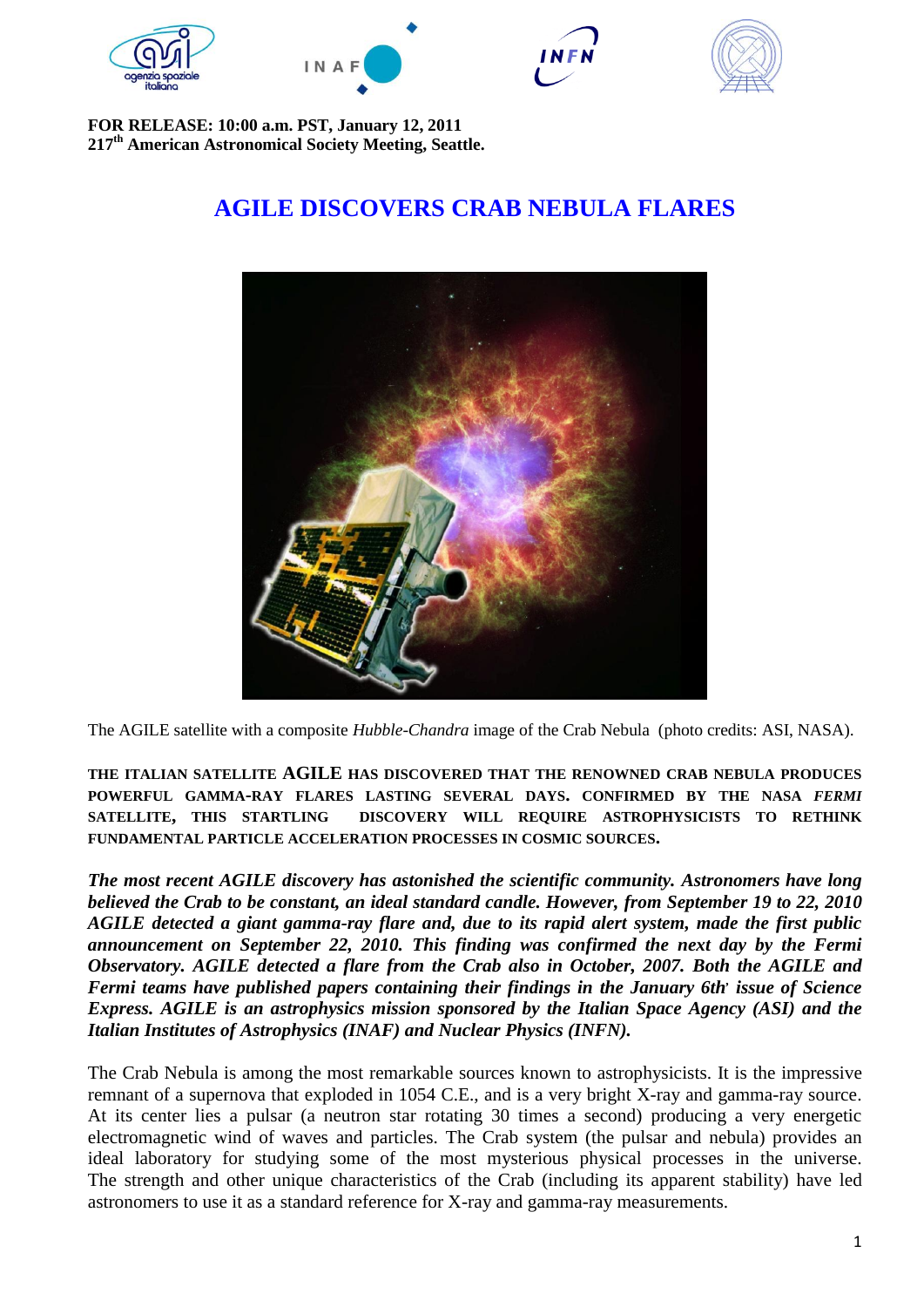

AGILE Principal Investigator Marco Tavani (INAF) discusses the implications of the flares, as well as their possible causes: "We have determined that the pulsar is not the source of the transient gamma-ray emission. Our main "suspects" are the very strong shocks produced by the pulsar particle wind in the inner Nebula. Our observations of the flares give us a fantastic close-up picture of the process of extreme particle acceleration. This process occurs regularly in the Crab in a less dramatic way and is very difficult to study; for this reason, its mechanisms are not yet well-understood by astrophysicists. Our findings demonstrate that particle acceleration is much more efficient than previously believed. These will have profound consequences for astrophysical theories and, possibly, for terrestrial applications of plasma physics. AGILE also detected an earlier episode of powerful gamma-ray flaring from the Crab in October 2007. We are currently working with our collaborators across the globe to monitor the Crab Nebula intensively for additional flares. This is a further demonstration of the ability of AGILE to make important contributions to astrophysics and fundamental physics."

"Despite its relatively small size," says Enrico Flamini, ASI Chief Scientist, "AGILE has achieved optimal performance at a very competitive cost because of its innovative technology. From this point of view, AGILE has kept its promise. The Italian high-energy astrophysics community is demonstrating its competitiveness. This community also plays an important role in *Fermi*, and ASI supports data analysis for both AGILE and *Fermi* at the ASI Science Data Center in Frascati."

"The discovery of Crab Nebula variability by AGILE and its confirmation by *Fermi* will deepen our understanding of the cosmic accelerators that produce much higher particle energies than those obtainable in laboratories on Earth," says Benedetto D'Ettorre Piazzoli of the INFN Executive Board. Ronaldo Bellazzini, an INFN scientist and *Fermi* team member adds: "The occurrence of such brief gamma-ray flares demonstrates a very efficient and unexpected mechanism of particle acceleration. The *Fermi* satellite contributed greatly to determining the spectral properties of the Crab emission."

"It is the first time that a gamma-ray telescope finding has led to an observation by the *Hubble* Telescope (HST)", says Patrizia Caraveo of INAF. The *Hubble* image of the Crab Nebula has helped astronomers to find clues about the origin of the transient emission, and we plan to continue close observation of the Crab with HST in the future". "The *Chandra* Observatory, with its unprecedented imaging capabilities, is also playing a crucial role in studying X-ray emission from the inner Crab Nebula," says Martin C. Weisskopf, *Chandra* Mission Scientist at NASA Marshall Space Flight Center. "*Chandra* has established a program of monitoring the Crab once per month, and this will be critical in the attempt to identify the transient gamma-ray emission site."

More information on the AGILE Mission: [http://agile.iasf-roma.inaf.it,](http://agile.iasf-roma.inaf.it/) [http://agile.asdc.asi.it.](http://agile.asdc.asi.it/)

| Media Contacts:          | - Dr. Francesco Rea (INAF) (rea@inaf.it)<br>phone: +39 3553 3227, mobile phone: +39 335-135-069.<br>- Dr. Giuseppina Piccirilli (ASI) (giuseppina-piccirilli@est.asi.it).<br>- Dr. Romeo Bassoli (INFN) (romeo.bassoli@presid.infn.it).<br>- Dr. Megan Watzke (Chandra X-ray Center, Cambridge, Mass.)<br>(mwatzke@cfa.harvard.edu), phone: +1 617-496-7998.<br>- Dr. Peter Edmonds (Harvard Center for Astrophysics) (pedmonds@cfa.harvard.edu). |
|--------------------------|---------------------------------------------------------------------------------------------------------------------------------------------------------------------------------------------------------------------------------------------------------------------------------------------------------------------------------------------------------------------------------------------------------------------------------------------------|
| <b>Science Contacts:</b> | - Prof. Marco Tavani (INAF-IASF Roma, Università Tor Vergata)<br>(tavani@iasf-roma.inaf.it, pi.agile@iasf.roma.inaf.it)<br>phone: +39 06-4993-4192, mobile phone: +39 335-583-144.<br>- Dr. Martin C. Weisskopf (NASA-Marshall Space Flight Center)<br>(martin.c.weisskopf@nasa.gov), phone: +1 256-961-7798.<br>- Dr. Patrizia Caraveo (INAF-IASF Milano) (pat@iasf-milano.inaf.it)<br>phone: +39 06 2369 9326.                                  |